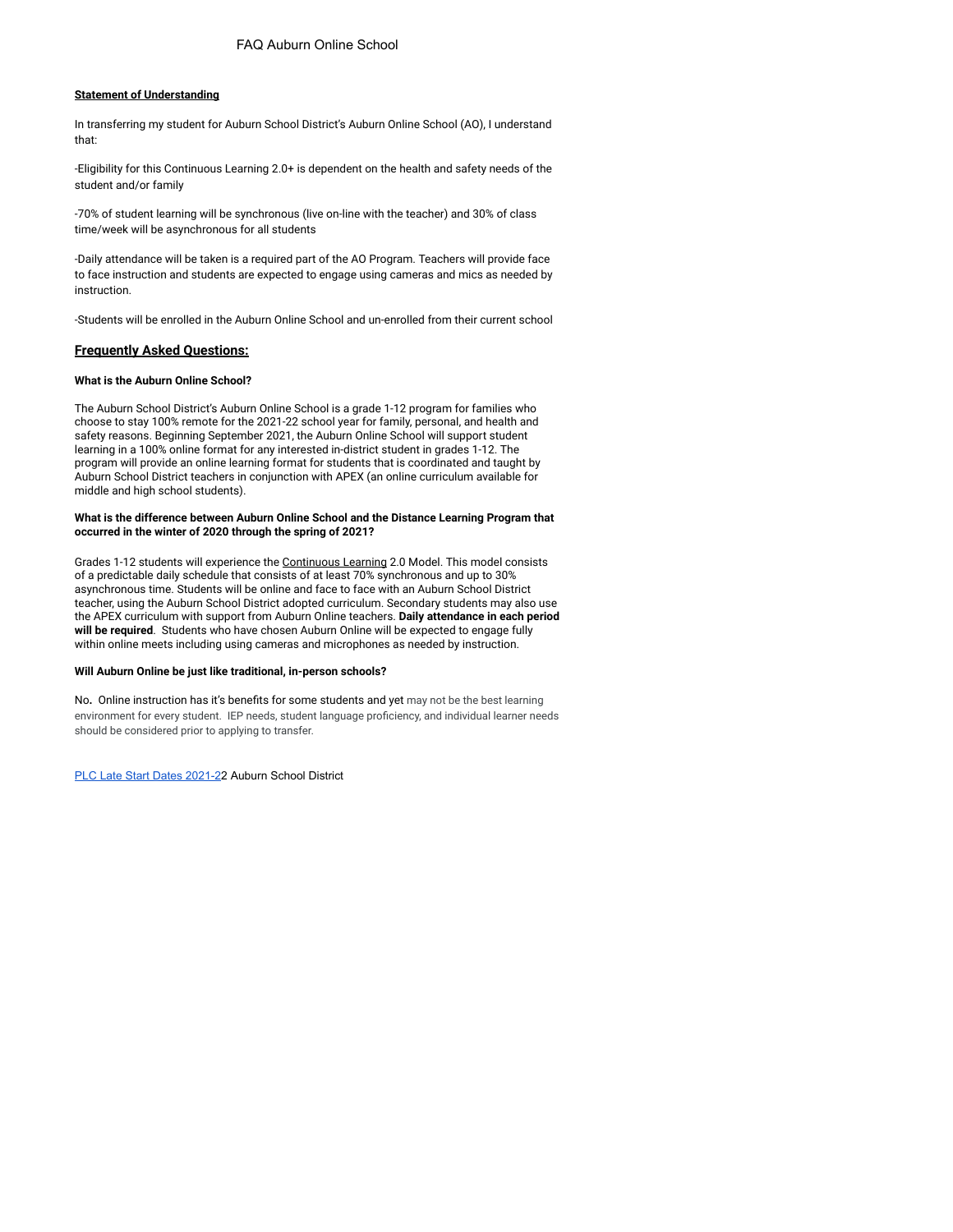### **Will my high school student have access to all Auburn School District Courses in the Course Catalog?**

No. Not all courses will be offered at Auburn Online. All students will have access to courses that fulfill graduation requirements, but the course may not be the course your student wants. Some courses will be provided through APEX curriculum, an online, independently direct

### **Can I transfer back to in-person school whenever I want?**

No. Teachers have been assigned to each school and Auburn Online School based on enrollment. Students may not switch between online and in person programs after the first ten days of the quarter/semester start of their attendance area school. Families requesting to transfer to in-person school are reviewed each appropriate [grading](https://www.auburn.wednet.edu/cms/lib/WA01001938/Centricity/Domain/4/2021_22_SchoolCalendar_Final_REV08202021.pdf) period.

#### **Can students receive Special Education services and English Language Learner services in the Auburn Online School?**

Yes. However, Auburn Online may not be the best placement for every student. IEP needs and student language proficiency should be considered prior to applying for transfer. Students in Special Education and/or students that are English Learners (EL) can complete the transfer paperwork and attend our program. They may need to meet with our teaching staff (IEP case manager and/or EL teacher) prior to starting to make sure that accommodations and supports are in place to help ensure academic success.

### **Are there costs involved?**

There is a minimal cost. The school is free and a district-issued device will be checked out to your student while they are enrolled in the Auburn Online School. Families will pay a [\\$5.00](https://www.auburn.wednet.edu/cms/lib/WA01001938/Centricity/Domain/3747/1-1%20Manual%20-%20English%202021-2022.pdf) [chromebook](https://www.auburn.wednet.edu/cms/lib/WA01001938/Centricity/Domain/3747/1-1%20Manual%20-%20English%202021-2022.pdf) fee. Depending upon some courses, lab fees or supply costs may be necessary.

### **Will Lunch be provided?**

Students from Auburn Online can go to the following schools from 7:30am to 8am in the morning to pick up both breakfast and lunch for that day: Bowman Creek Elementary, Mt. Baker/Olympic/Cascade Middle Schools and Mt. View High School.

#### **Can students graduate from Auburn Online School?**

Yes. Students graduating from Auburn Online School will receive an Auburn Online School high school diploma issued by the Auburn School [District.](https://www.auburn.wednet.edu/domain/5085)

- Students who complete all Auburn School District graduation credit requirements through the Auburn Online program may participate in the commencement ceremony at their home school, if desired.
- **Note**: **Not all online classes will meet NCAA guidelines; impacted students should meet with a counselor and work with their University and the NCAA Clearinghouse**